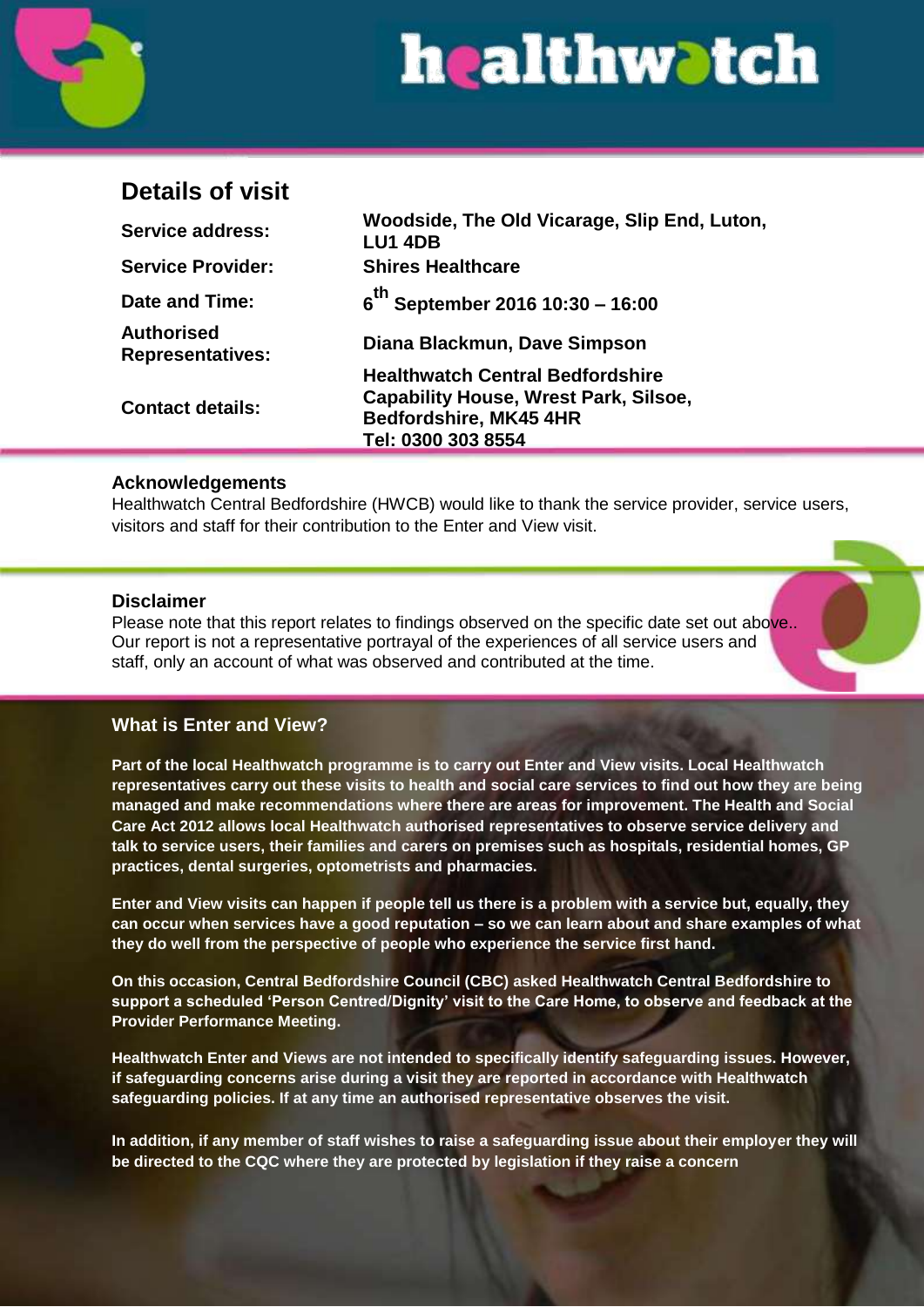### **Purpose of the visit**

- To engage with service users of care homes and understand how dignity is being respected in a care home environment;
- **IDENTIFY EXAMPLES OF GOOD WORKING PRACTICE:**
- **Dbserve residents and relatives engaging with the staff and their surroundings;**
- Consult with residents, relatives and staff about their experiences of the environment within the home and how care is delivered.

#### **Strategic drivers**

- Care Quality Commission dignity and wellbeing strategy
- Care homes are a Local Healthwatch priority

#### **Methodology**

This was an announced Enter and View Visit requested by Central Bedfordshire Council (CBC).

The Council asked Healthwatch Central Bedfordshire to visit the home to observe and to pay particular attention to the following six areas:

- **Progress on Recruitment**
- Infection Control
- **Permanent Chef in Post**
- Activities/Stimulation particularly from the community
- The Environmental Health Report
- Dignity, person-centred practices

On arrival, Healthwatch Central Bedfordshire (HWCB) representatives were asked to sign-in, and were met by the Manager, Mandy Coleman, who gave a verbal introduction regarding the home, its history, the number of beds and residents, staff etc.

HWCB authorised representatives did not feel it appropriate, at the time of the visit, to speak with some of the residents at the care home owing to the stages of their dementia and their physical condition. However, HWCB representatives were able to talk to several relatives with residents present which raised some concerns and highlighted areas in need of improvement.

The Manager, one of the Owner/Directors, and several members of staff were spoken to. HWCB representatives also observed staff in their interactions with residents.

Authorised representatives explained to everyone spoken to why they were there and took notes.

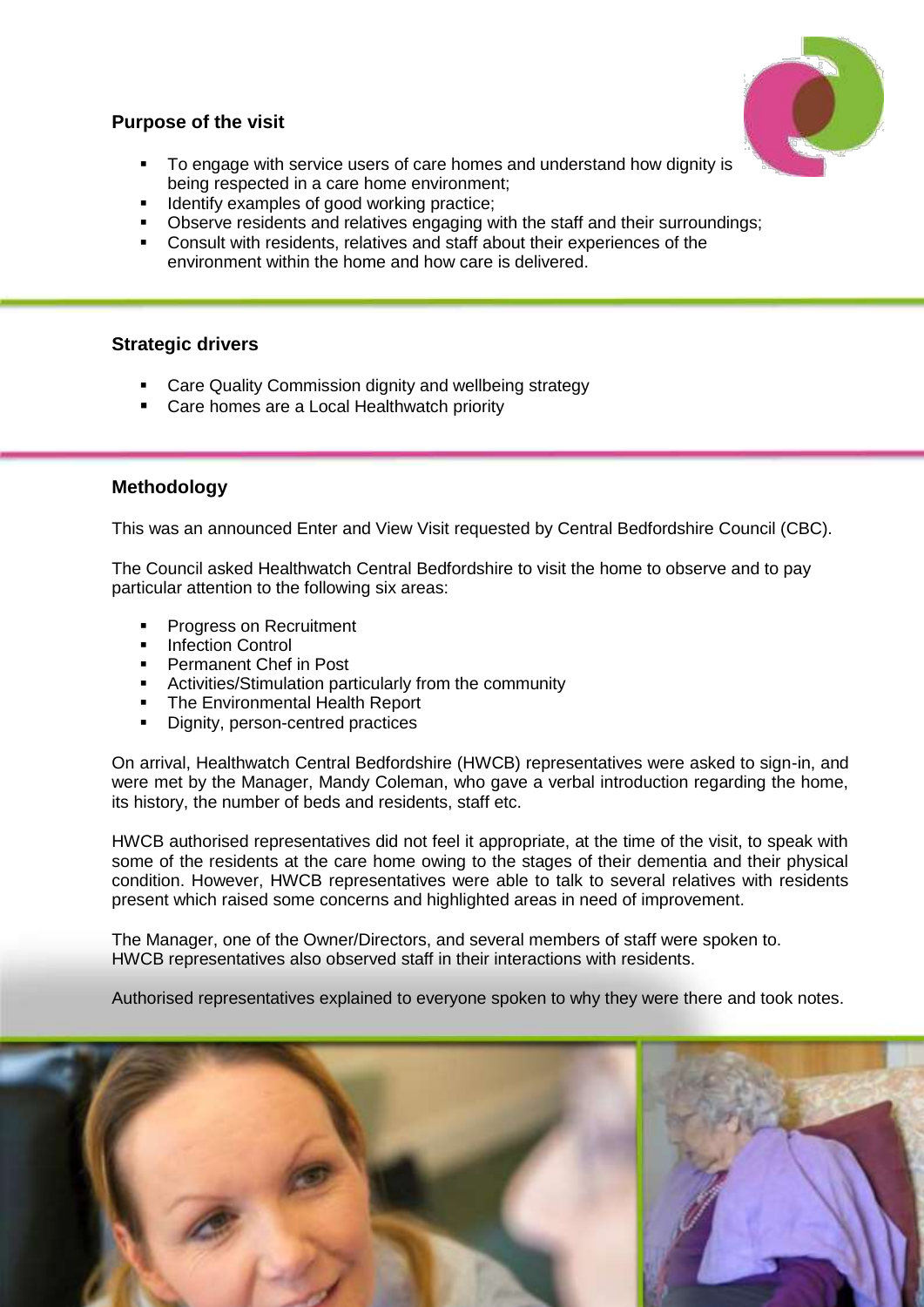

#### **Summary of findings**

At the time of the visit, the evidence is that the home was operating to a reasonable standard of care with regard to cleanliness, dignity and respect.

- $\triangleright$  The home is a Residential Care Home with Nursing.
- $\triangleright$  On entry, the representatives were pleased to see the Healthwatch Central Bedfordshire posters displayed within the home.
- $\triangleright$  Most residents observed looked tidy, clean and well cared for and representatives saw some evidence of dignity being respected. However, some concerns were noted.
- $\triangleright$  The menu on display appeared to be balanced and mealtimes were suitable for the residents. Residents could also choose where to take their meals.
- $\triangleright$  There was some evidence of social activities, with photographs of visiting Entertainers displayed on the activities board. Unfortunately the Activities Coordinator was on a training course at the time of HWCB's visit and therefore unavailable to directly discuss activities within the home.

The Manager advised representatives that the current capacity of the home is as follows:

- $\geq$  27 beds, with 21 currently occupied.
- $\triangleright$  Five current residents are bedbound and are all located on the ground floor.
- $\triangleright$  All rooms are single occupancy with one room being en-suite.
- $\triangleright$  Beds are available for respite care.
- $\triangleright$  Categories of residents include those with dementia, Alzheimer's and the frail elderly. All residents are over the age of 60.

The home operates on a 2 x 12 hour shift rota between the hours of 8:00am & 8:00pm and all staff meet for handover discussions at the change-over times.

### **Results of Visit**

#### **Progress on Recruitment**

Since HWCB's previous visit to Woodside in April 2015, the home has had an almost complete change of staff. Excluding the Manager, Mandy Coleman, only two other members of staff remain who were employed at the home last April, all other staff are new appointments.

Representatives were informed by one of the home's owners, Mr Patel, that it is very difficult to recruit good nurses, and that they are struggling to recruit nurses for the night shift. At present they need to use agency carers five nights per week, and also during holiday periods and to cover sickness absence. However, the Manager stated that they are less reliant now on agency staff, than they were a few months ago.

The home has current vacancies for one nurse (night shift) and three carers (also one for the night shift). Both the Care Home Manager and the Owner spoken to, who was visiting on the day HWCB attended, stated that recruiting was difficult in part due to the rural location of the home and the availability of public transport in the area.

However the home has recruited a Clinical Lead Nurse with over 20 years' experience working in care homes in London. As part of HWCB observations, the Clinical Lead Nurse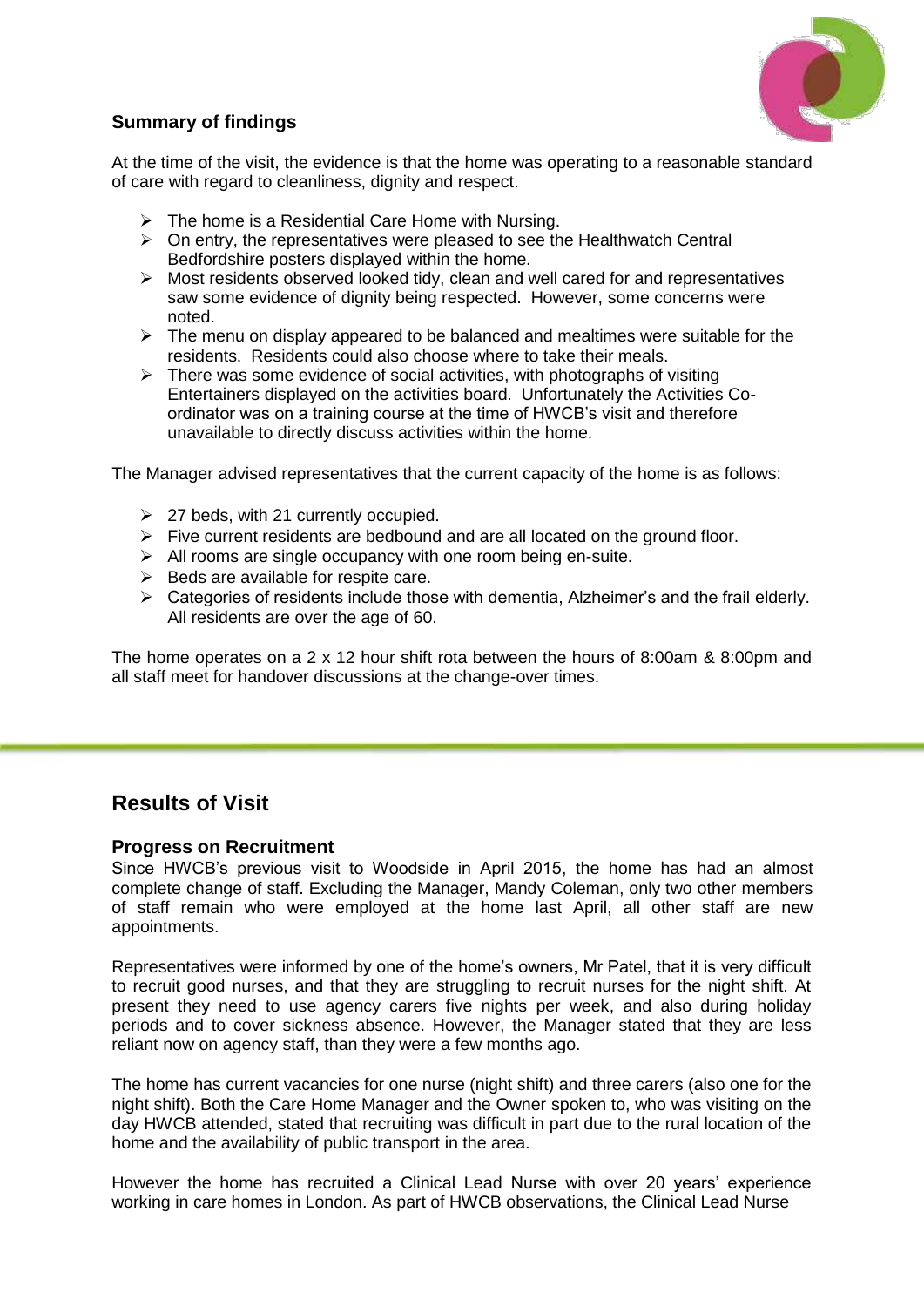

appeared diligent and proactive in her approach; being attentive with a caring attitude. This also became more evident during her interview.

#### **Infection Control**

The Care Home Manager informed representatives that they have now appointed a member of staff as the Infection Control Champion, and that the Infection Control Plan was completed. In addition to this, they have also appointed a Falls Champion.

#### **Permanent Chef in post**

HWCB Representatives were advised by the Manager that a permanent Chef was now in post who is trained to NVQ level 2, Basic Food Handling, 'MUST' trained and recently scored 5\* on the Environmental Health Report.

HWCB representatives were informed by the Manager that the home has 'Food First' certification. Regular contact is maintained between the resident and the dietician to ensure that residents receive the best nutrition possible. The home is also 'MUST' (Malnutrition Universal Screening Tool) accredited and offers fortified drinks and meals. Carers at the Home are advised to look out for weight loss and new residents are asked for their preferences for meals when they move in. The daily menu is depicted pictorially on a noticeboard in the main dining area, and there are plans to also display it pictorially on the tables.

An HWCB representative interviewed the Chef in the clean, well-equipped kitchen, and established that the Chef had been in post for two months, prior to which she had been a night Carer at the home for three years. She has no formal training as a Chef, and is regarded more as a domestic cook; however the Chef has regular contact with a dietician from Dunstable for advice and guidance.

Her working hours are 9:00am – 3:00pm, 27.5 hours per week. The Chef is currently engaged in consultation with the management, staff, residents and relatives regarding the seasonal change to the menu.

#### **Food & Nutrition**

The daily menu is managed on a four week rolling and seasonal cycle and appears to be comprehensive, with specialist diets, (religious, medical, diabetic etc.) catered for. All food is prepared and cooked on site in the well-equipped kitchen and pureed for those residents who may have become unable to chew.

Representatives witnessed residents being offered refreshments, which were handed directly to the residents, during the visit and were informed that tea/biscuits and fresh fruit are available *'at almost any time'*. The residents appeared content with the care they received at mealtimes and were able to choose where to take their meals.

HWCB representatives were kindly offered lunch at the home and ate in the dining area. While it may have been nutritious, visually it was totally unappealing, with a lack of colour contrast, the whole appearance being rather 'grey'. Furthermore, it was served on extremely old and outdated crockery, the glasses which contained drinking water were chipped and the glazing completely worn. Unfortunately the whole effect resembled a 1950s works canteen rather than being representative of a place many people regard as their home.

#### **Activities/stimulation particularly from community**

All residents are offered the opportunity to be involved in social activities organised at the home. Relatives are also included in the majority of activity planning whenever possible but this happens mostly at weekends.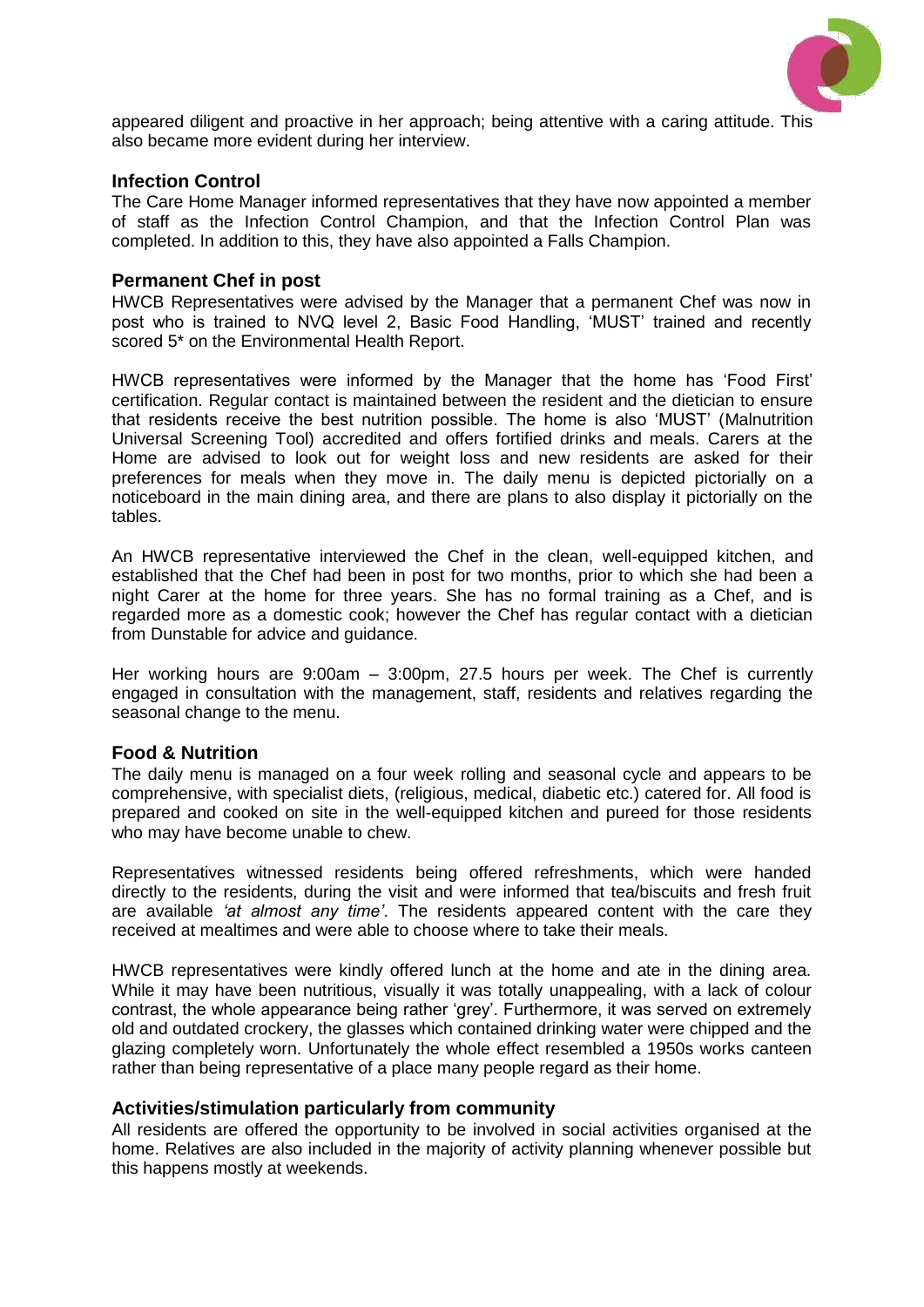

To reduce the risk of social isolation, the Home employs an Activities Organiser, who was on a training course at the time of the visit. The Activities Organiser coordinates events to involve residents and their relatives as much as possible. The Manager also advised representatives that the Activities Co-ordinator will arrange one to one time with each resident and encourage relatives to visit as much as possible and be involved. The Activities Coordinator is assisted by a local young volunteer (15 years old), who also helps with feeding some of residents who need a bit of extra help and will also assist the cook as and when necessary.

The communal lounge is used for the majority of activities. There was no evidence of residents being forced to take part in activities; it is optional for all residents. Currently, organised activities only take place between 9:00am – 1:00pm, which a few members of staff stated was *'not enough; there needs to be more activities in the afternoon'.* The Home is also looking to purchase some 'sensory type of equipment' for the benefit of dementia residents.

Residents were seen using the large TV Lounge, occasionally going into the garden and chatting with staff. The dining area was also being used at the time of the visit by residents, and representatives observed mid-morning refreshments being served.

Representatives observed carers interacting with some residents in the lounge areas playing 'pass the ball', and noticed that puzzles and games were available for use although this was not taken up during the visit.

The Manager informed representatives that activities included Bingo, musical therapy, cake baking, 'ball and parachute' games, arts and crafts and pamper sessions. The Manager confirmed that the most popular activity is the weekly 'Karaoke Night'. There are visits to the home by 'Pat dogs' and 'Readers'. One of the residents is a chess player, and the Manager informed representatives that she was attempting to find a player from a local chess club to come in and play a few games with the resident.

Visits to the home by local schools and their choirs are encouraged, and Slip End School's 'Little Stars' are frequent attendees. Spiritual needs are met by volunteers escorting residents to the local church (next door) on Sundays. The vicar hosts a tea party at the vicarage for residents every six weeks.

#### **The Environmental Health Report**

The Manager confirmed that the Environmental Health Report had been completed and was available to view.

#### **Dignity, person-centred practices**

The Manager advised representatives that the home delivers a person-centred approach to care by individualising care plans, giving residents a choice in everything they do and working closely with the families to determine previous likes and dislikes. A 'Life History book' is designed with the help of the residents and their family members.

Feedback about the quality of care delivered at the home is gained through questionnaires. The Manager explained that quality improvements planned for the future included electronic reporting and looking to have the staff more available on the floor; to be more visible to residents and their families. The Home's approach to person-centred care also needs to be developed further as they are a relatively new team.

During the visit, HWCB representatives were able to speak to several residents in the company of family members and relatives, and also observed staff in their daily activities and interactions with residents.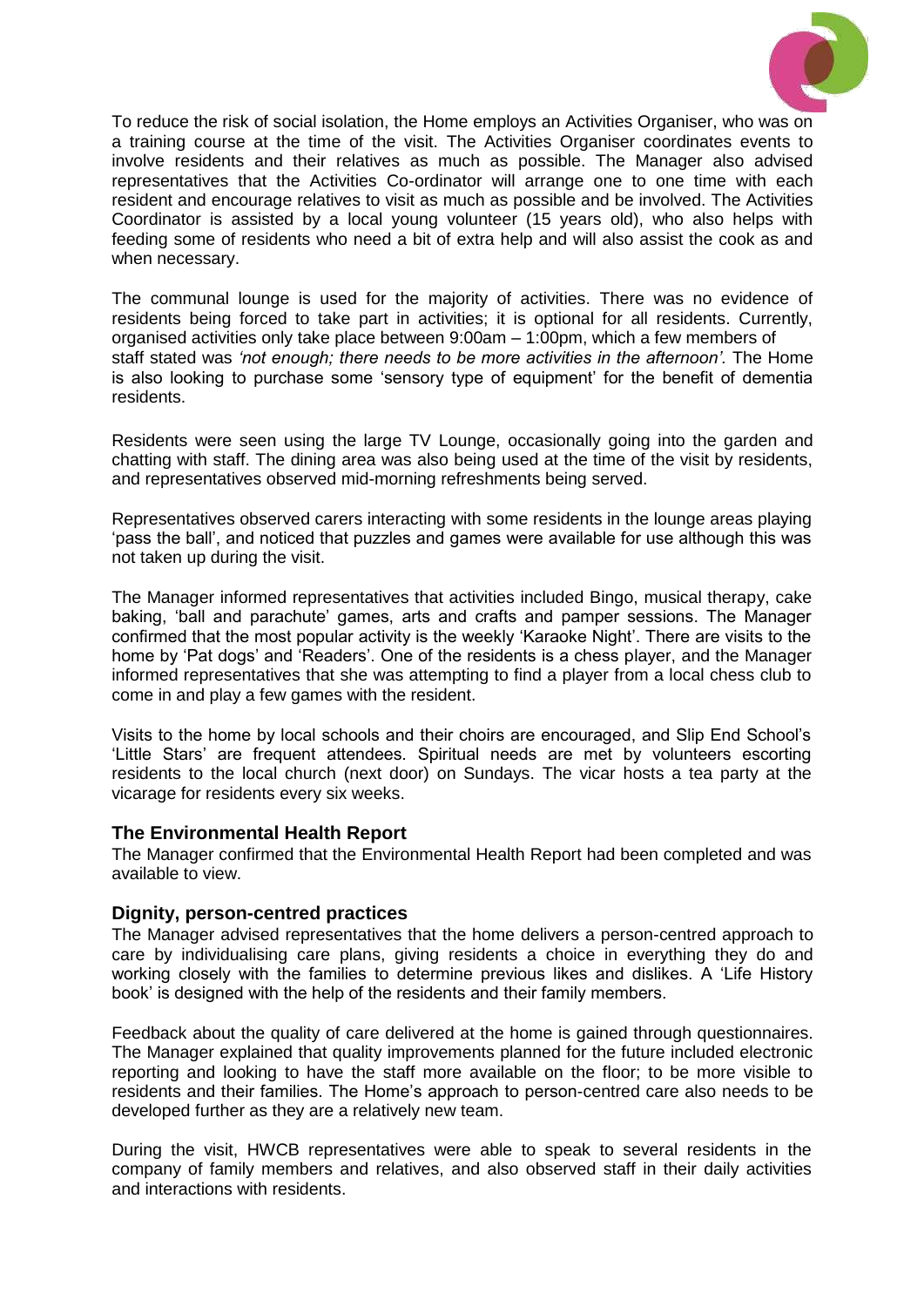

During more than one of the conversations with relatives and residents, it became apparent that the home's laundry service is in dire need of an overhaul. HWCB representatives became aware, during a conversation with a resident and their relatives that items of clothing, particularly underwear, were not being returned to the resident (all are clearly labelled). Upon further investigation, it was clear that various items of clothing were missing and items belonging to (and clearly labelled for) other residents, were discovered in the resident's room. The relative also advised HWCB representatives that she had bought several items of underwear for the resident (and labelled them all) to find that only a couple had been returned to the resident. She could only assume that the rest were in other resident's rooms. Another relative confirmed that she did all the laundry for her relative as she would not trust the laundry service at the home as *'it always goes missing'*.

One resident advised representatives, in the presence of her relatives, visiting at the time, that on two recent occasions she had been put to bed *'without a nightie, just a vest because I woke up and my legs were bare,'* although the veracity of this could not be established. She also claimed that she had recently been roughly handled by a male carer when he was getting her up in the morning. However, her relatives believe that this referred to a previous incident that had happened during her stay in a different care home. The latter incident was raised with the Manager who confirmed that she believed this happened at a previous home and that the resident does get very confused. The Manager also confirmed that she very much doubted that the resident had been put to bed without a nightie on but would make enquiries with the Carers.

Representatives were also advised by a relative that she had given clear instructions to the Carers that her relatives new dentures needed to be tested regularly (which meant placing in her mouth for varying periods of time) to enable her to get used to wearing them. This would also enable her relative to enjoy more solid food rather than the pureed food she had to eat due to her lack of teeth which she did not enjoy. The teeth also needed to be placed in fresh sterile water each evening. The relative was very disappointed that this had not been managed and the dentures were discarded.

Representatives observed residents in the upstairs lounge/diner having lunch; one resident was happily feeding himself, and was regularly checked and spoken to by a career. Another quite lethargic resident was being tended to and fed by his wife who visited regularly. During the conversation with representatives she remarked that during the recent hot spell of weather, when she was not visiting, '*she would have liked to have known that her husband would be taken downstairs and out into the garden'*; sadly this did not happen. She also mentioned that some time ago during one visit, she discovered that his room smelled disgusting; he had apparently had a 'toilet accident' which had not been immediately cleaned up.

Another resident was interviewed in her room along with a visiting family member, and was very happy to be living at the home. She stated that she would '*rather be here than anywhere else'.* However, during further conversations, she added that *'I think I have a choice of food, but they don't ask beforehand, if I don't like it they'll make me an alternative; food's not important'*; and *'I give all my laundry to (relative), if you give it to them it will get lost!'* This may be symptomatic of areas of concern.

#### **Laundry**

HWCB representatives visited the laundry area which is situated on the top  $(3<sup>rd</sup>)$  floor of the building, and spoke with the laundress, who works five hours per day, six days a week.

There are two small rooms, one containing two washing machines and two tumble driers. The second room is for ironing, airing and re-allocation of residents' clothes into individual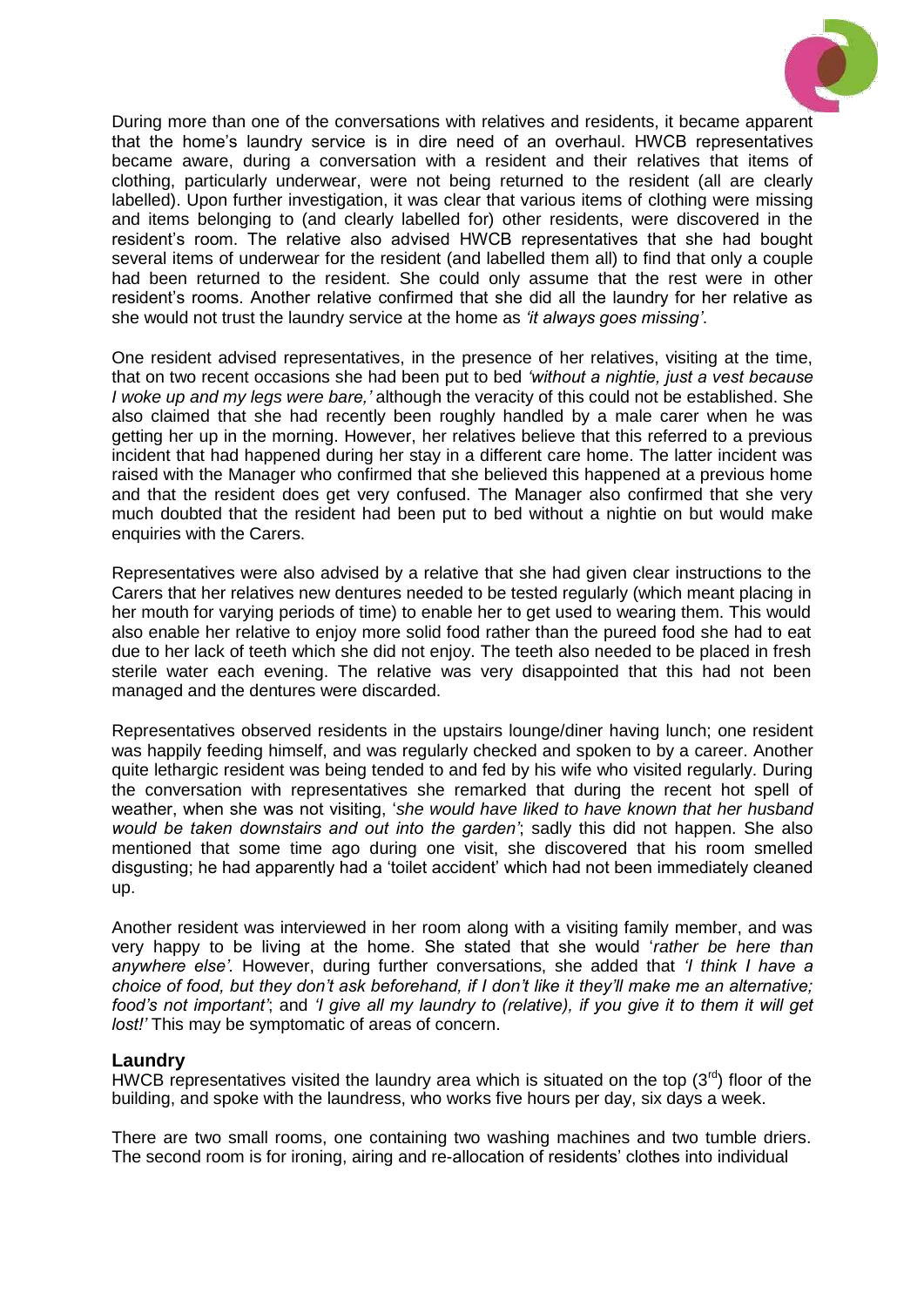

baskets. The hallway outside these rooms has two clothes hanging racks for airing and temporary storage of clothes, both of which were overfull at the time of the visit.

The laundress explained how the system was intended to work; the night carers collect residents' clothes in one coloured bag, soiled clothing & bedding in a different coloured bag and deliver them to the laundry room. In practice, this does not always happen, and the laundress herself has to go down to collect the laundry bags, which cuts down her time to perform her duties.

The carers are required to collect the laundered clothing and deliver back to the residents, but due to the pressure of work on the carers, this does not happen as regularly as it should, which causes the backlog of clothing in the laundry and on the racks in the corridor as witnessed by representatives.

The laundress also mentioned that there was always a backlog of laundry whenever she took annual leave.

#### **Environment**

The home operates over two floors in a 100-year-old former Vicarage with an extension which was added in the 1960s. Part of the original building is 'Listed'. Access to the upper floors is via a lift and/or two flights of stairs. The laundry room is accessible only by flights of stairs.

On entry, representatives found the environment to be clean, warm, and airy. The atmosphere was 'neutral' in that there were no apparent smells, good or bad. Initial impressions were that the home is very dated, both in respect of decoration and furnishings and appears to be in need of more redecoration or refurbishment. The lift was not working at the time of the visit and the Manager informed representatives that the engineers had been called and would attend promptly; however, this did not appear to be rectified during HWCB's visit and equally, due to the issue with the lift, the doors were continually opening and closing, which became very distracting during the visit.

The home contains three lounges including a small lounge upstairs which is used for meetings and is available for families to use, plus one dining room.

There is a large garden which contains seating and several bird feeders. The garden is tended mainly by the 'Friends of Woodside' and the local Primary School, with some help from residents. The garden is in need of some attention and representatives were advised on the previous visit in April 2015 that there are plans to create a sensory garden for residents, but this has not yet happened.

#### **Promotion of Privacy, Dignity and Respect**

All residents seen at the time of the visit appeared to be well dressed and cared for. The Manager informed representatives that the home was preparing notices to go inside each resident's room with a photograph of their named nurse. Representatives were advised that each resident has a key worker who also works with the family, although none of the relatives spoken to during the visit seemed to know who their resident's key worker was.

Residents are encouraged to bring their personal possessions, photographs, pictures, ornaments and small pieces of furniture, including televisions, to create familiar surroundings.

HWCB representatives were advised that all bed linen is changed regularly or as necessary. Each resident's individual Care Plan is kept in the office, available for residents and/or their family to view on request. One family, during an interview with HWCB representatives, stated that they had never seen their relatives care plan, however within an hour of our visit,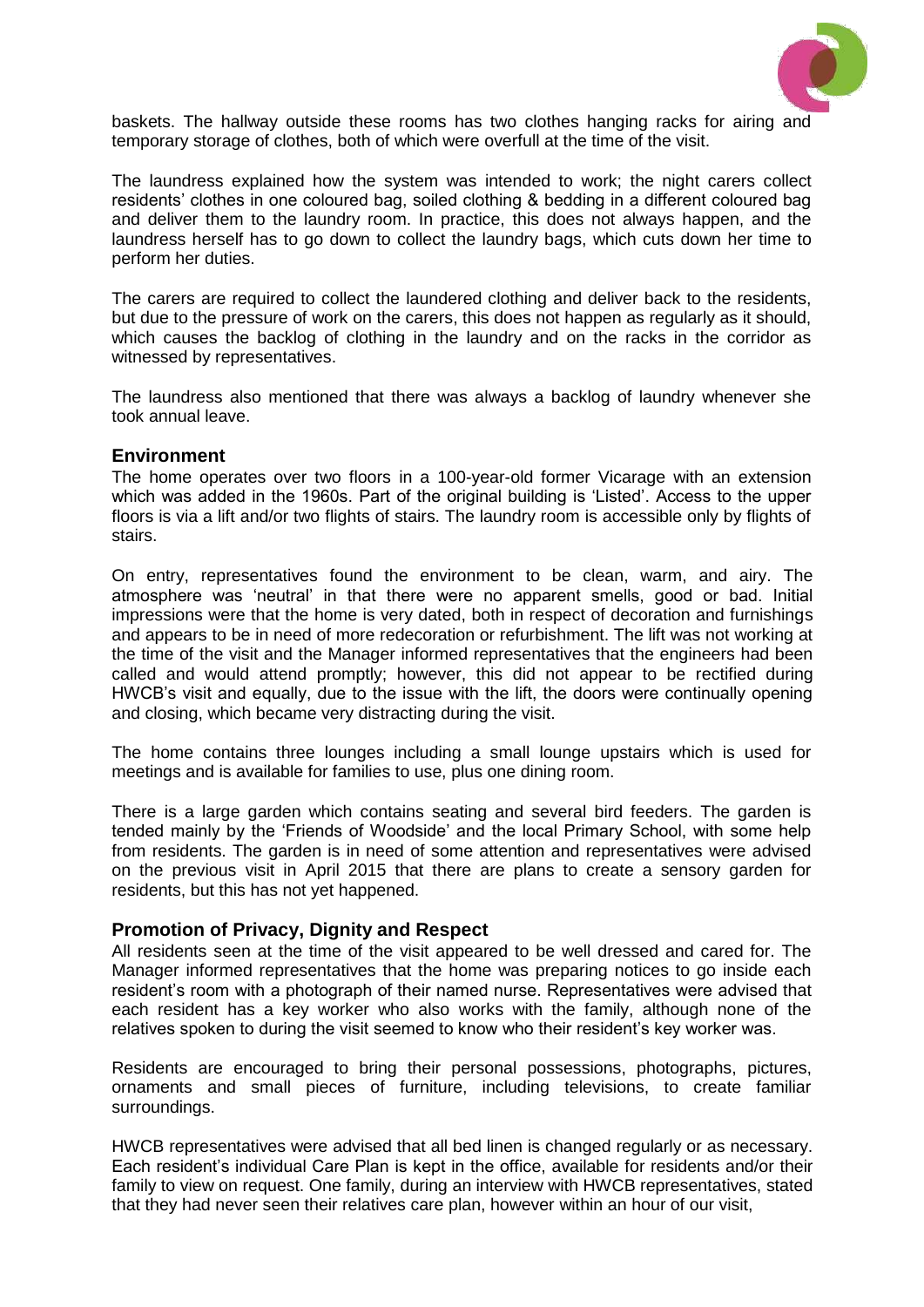the clinical lead nurse sat with them to review their relatives care plan before they left for their holiday.

Representatives were advised that the home facilitates the following visiting services:

- $\triangleright$  Hairdressing
- $\triangleright$  Chiropodist six to eight weeks
- $\triangleright$  Dentist residents are taken to Houghton Regis, a dentist visits bedbound Residents when required.
- $\triangleright$  Optician Vision Call

Representatives were advised that most residents are now registered with the local GP practice in Caddington, which has greatly reduced the previously encountered problems caused when residents opted to remain with their own GPs, which were 'across the county boundary', and had caused problems due to the different Local Authorities involved.

A GP from Caddington surgery conducts 'rounds' at the home on Friday mornings, and a Community Matron from the surgery also visits regularly.

HWCB representatives noticed a 'Birthday List' in the Manager's office, which is duplicated in the kitchen; this ensures that cakes and celebrations happen on each resident's birthday.

#### **Interaction between Residents and Staff**

HWCB representatives observed residents in the communal areas and also observed staff members engaging with residents, calling them by their first names and proactively encouraging them to join in activities.

However, one resident was observed eating his lunch in a lounge chair. The lunch had been placed on an 'over chair' table. The resident had scraped the lunch off the plate onto the table and was eating it from there and also spilled lunch down the front of his shirt; the 'bib' he was given had become displaced onto his lap. Representatives observed one carer enter the room, give him a cursory glance then carry on with whatever she was doing.

#### **Staff**

Members of staff employed include the Manager (a former nurse), four nurses, twelve carers, an activities organiser, a cook, one domestic, three cleaners and one laundry lady. The home also has three young volunteers gaining work experience by helping at mealtimes and with activities etc.

One nurse and four carers are on duty in the daytime, and one nurse and two carers at night. The staff levels are determined by dependency needs assessment. The home uses one agency nurse on two nights each week and is currently recruiting for a permanent position.

Nurses uniforms are dark blue, and carers are light blue, all have the name of the home embroidered on them. Individual name badges were not apparent to HWCB representatives.

All staff seen and spoken to during the visit were friendly and helpful to the representatives and to the residents they were observed interacting with. All the staff, observed speaking to residents, clearly knew them well, using their first names. The staff appeared to be well trained and care was shown when interacting with the residents.

Staff training is delivered externally by Central Bedfordshire Council in the following areas:

- $\triangleright$  Health and Safety
- $\triangleright$  Fire Awareness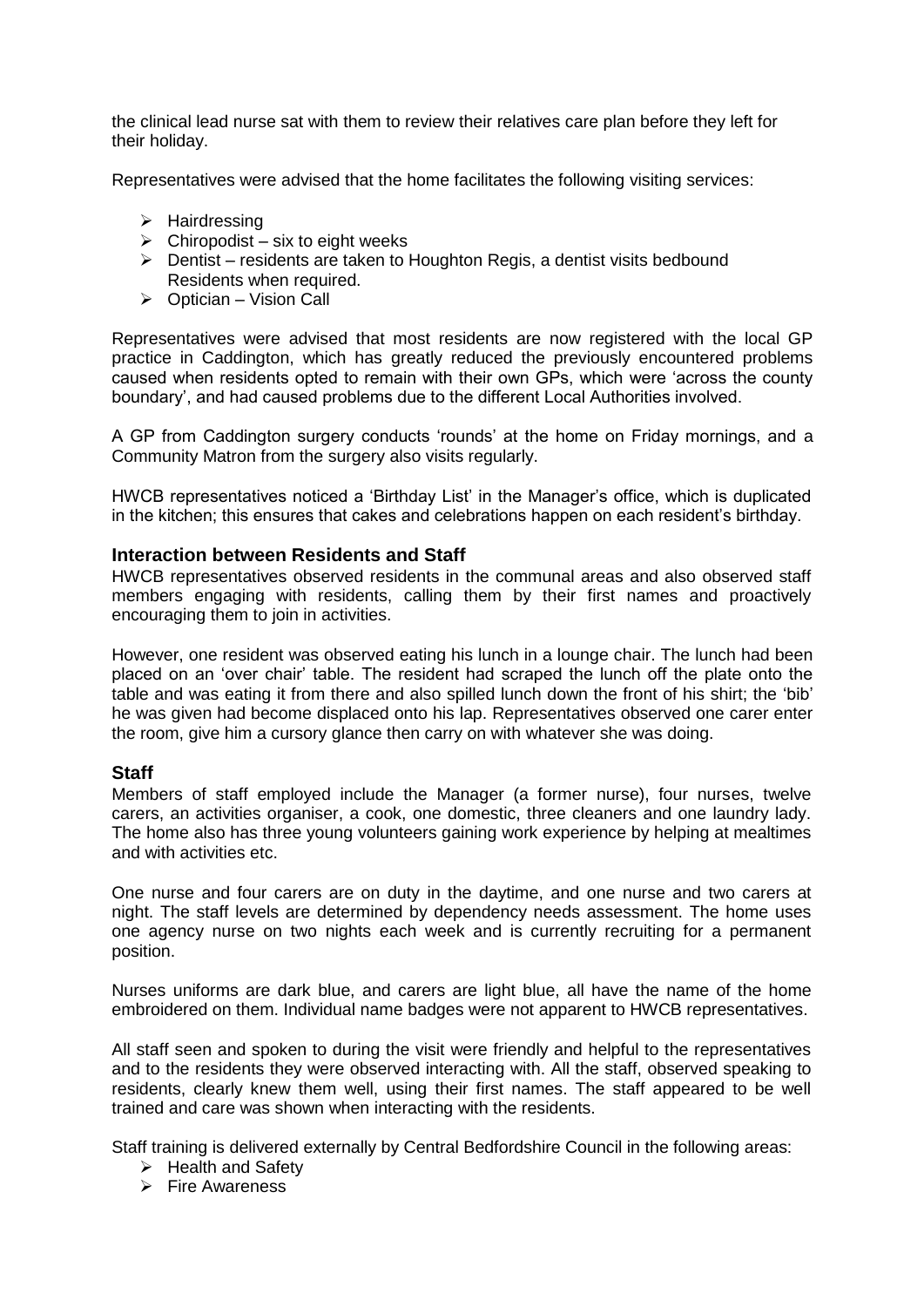- $\triangleright$  Infection Control
- $\triangleright$  Safeguarding
- ▶ Emergency First Aid

Moving and Handling training is delivered on site using the home's equipment by the Manager who designed the training package. Bedfordshire Clinical Commissioning Group delivers training in DoLS and MCA (Deprivation of Liberty Safeguards and Mental Capacity Act). Training records, for the 12 course staff training programme are kept on a Training Matrix; staff are moving towards attaining NVQ levels 2 & 3.

HWCB representatives interviewed several members of staff during the visit, who made comments and observations such as *'The laundry system is not working, it urgently needs changing, the rooms are too small and we cannot easily dry clothes'* and *'Activities from 9-1 Monday to Friday are not enough for the residents, we need to increase to all day activity'; 'We do need more staff generally, how many depends on the dependency needs of the residents'* and *'We need access to a bus to take residents on trips.'*

#### **Involvement in Key Decisions**

Representatives were advised that meetings with relatives are held monthly at present but will move to every quarter. We understand this was due to poor attendance. The main purpose of the meetings is to give both residents and their relatives the opportunity to raise any issues and/or concerns. The Manager explained that a Newsletter has also recently been created along with 'Email shots' to keep families informed of news about the Home.

Individual Care Plans are developed jointly with the resident and their family members to ensure a unique and individual Plan is designed. This includes a 'Life History' sheet for each resident.

#### **Concerns/Complaints Procedure**

If a resident or family member wishes to make a complaint, there are complaint notices around the building to explain how they can complain. Residents also receive one to one time with their key worker to give them a further opportunity to raise any concerns; those residents who are non-verbal can write details of their complaint with the help of a family member, volunteer or advocate.

The Manager operates an 'open door' policy for residents, relatives and staff in order to swiftly identify and resolve any concerns. CQC/CBC information and contact details are readily available. Family members can also vocalise complaints at family meetings.

#### **Additional Findings**

The Manager advised representatives that if an individual and/or their family members would like to view the Home, as possible accommodation, they can visit at any time; an appointment is not necessary. In addition, the Home has recently installed CCTV in all the communal areas for added security.

HWCB representatives noted that on the Woodside Care Home website, it states that 'All the rooms have en-suite facilities and all our rooms have personal washing facilities'. Clearly, all the rooms do not have 'en-suite facilities' and this can be misleading. The Manager confirmed that the website needed updating.

Since HWCB's previous visit in April 2015, the home has recruited a Nutritional Assistant to assist with residents eating at meal times between 8:00 and 11:00 intended to release carers to perform their other duties. The Manager confirmed that part of the Assistants role was to ensure that bed bound patients are given their meals prior to the more mobile residents.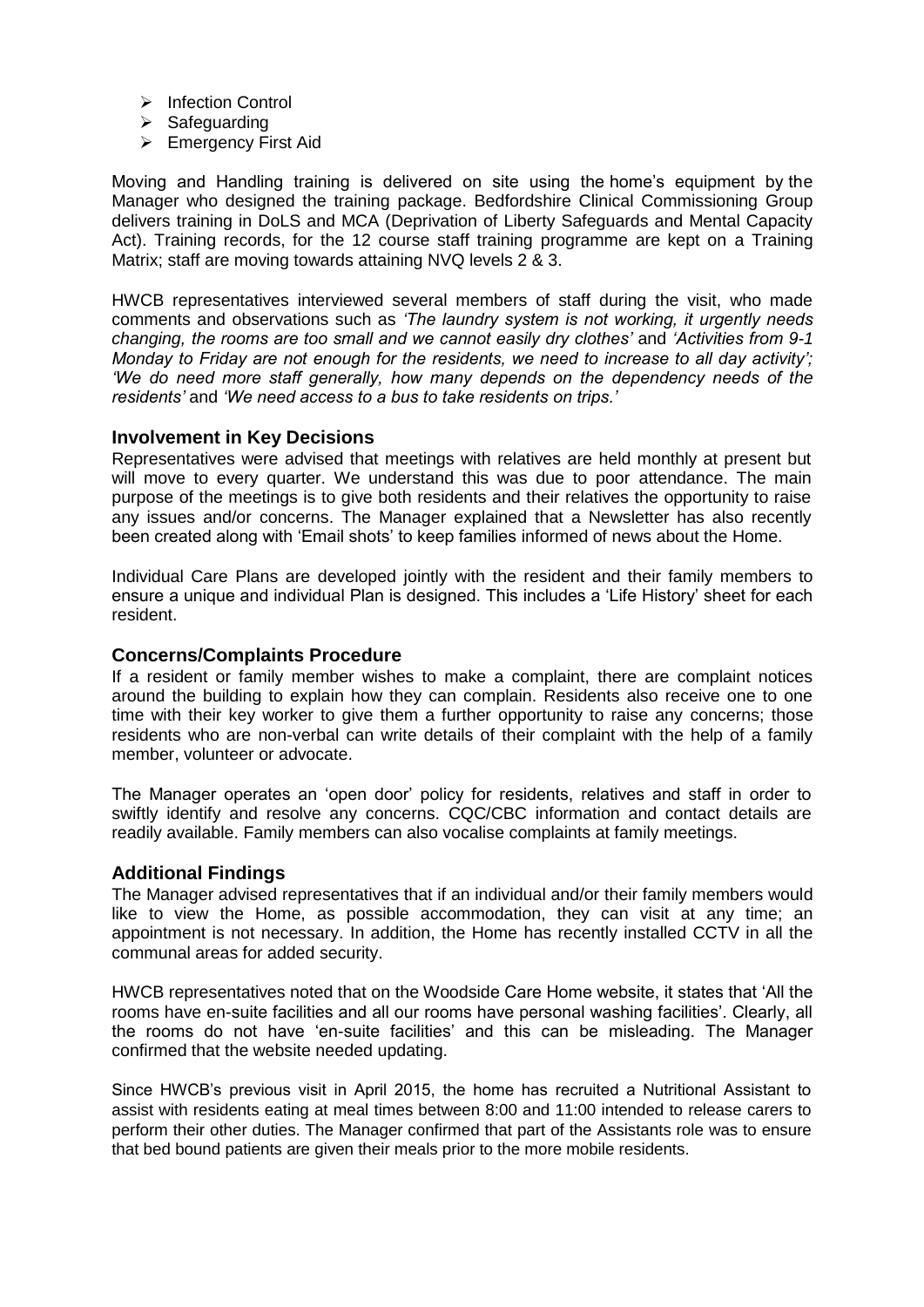

Representatives were advised that following recommendations made by HWCB in a report following our visit in April 2015, with regard to improved lighting in the corridors of the home, the Manager confirmed that new lighting had been installed and some redecoration had taken place. However, the appearance of redecoration seemed limited as the stair carpet was very worn and tired. In addition, representatives observed that torn wallpaper was visible in one resident's room and the curtains in another were difficult to open and close as they had come away from the fitting.

The Manager and Owner/Director advised that further improvements to the home were in progress. Planning permission had been sought to provide ten additional en-suite bedrooms together with associated day rooms and additional parking. If planning were granted and the extension to the home built, this would enable further refurbishment and alterations to existing facilities for the benefit of current and future residents.

#### **Recommendations**

- $\triangleright$  Although staff wear different coloured uniforms to depict their role within the home, HWCB would recommend that all staff working in the home should also wear visible and easy to read name badges for the benefit of both residents and visitors.
- $\triangleright$  HWCB recommends that the identity of each resident's key worker should be more apparent, not only to the resident, but also for visiting relative and guests.
- $\triangleright$  Realisation of plans to extend the Home could take several months. To benefit existing residents, urgent redecoration of the home is highly recommended including replacement carpets, curtains and all the crockery within the home
- $\triangleright$  HWCB would also recommend that a recruitment plan is developed, particularly in light of plans to extend the home, given the difficulties currently experienced with recruiting.
- $\triangleright$  It is highly recommended that the Home review their laundry service for the benefit of residents given the comments from both residents and relatives concerning missing and relocated items of clothing.
- $\triangleright$  It is recommended that the Home review their menu choices to ensure not only a balanced and nutritious meal but an appealing presentation which is equally as important.
- $\triangleright$  Healthwatch Central Bedfordshire recommends that this report is shared with the residents of Woodside and their family members and to advise that if they should wish to contribute any additional comments about the report, they should contact Healthwatch Central Bedfordshire direct on 0300 303 8554.
- $\triangleright$  Finally, HWCB would recommend that Woodside continue to be monitored on a regular basis to ensure that quality of care is not only sustained but continues to improve.